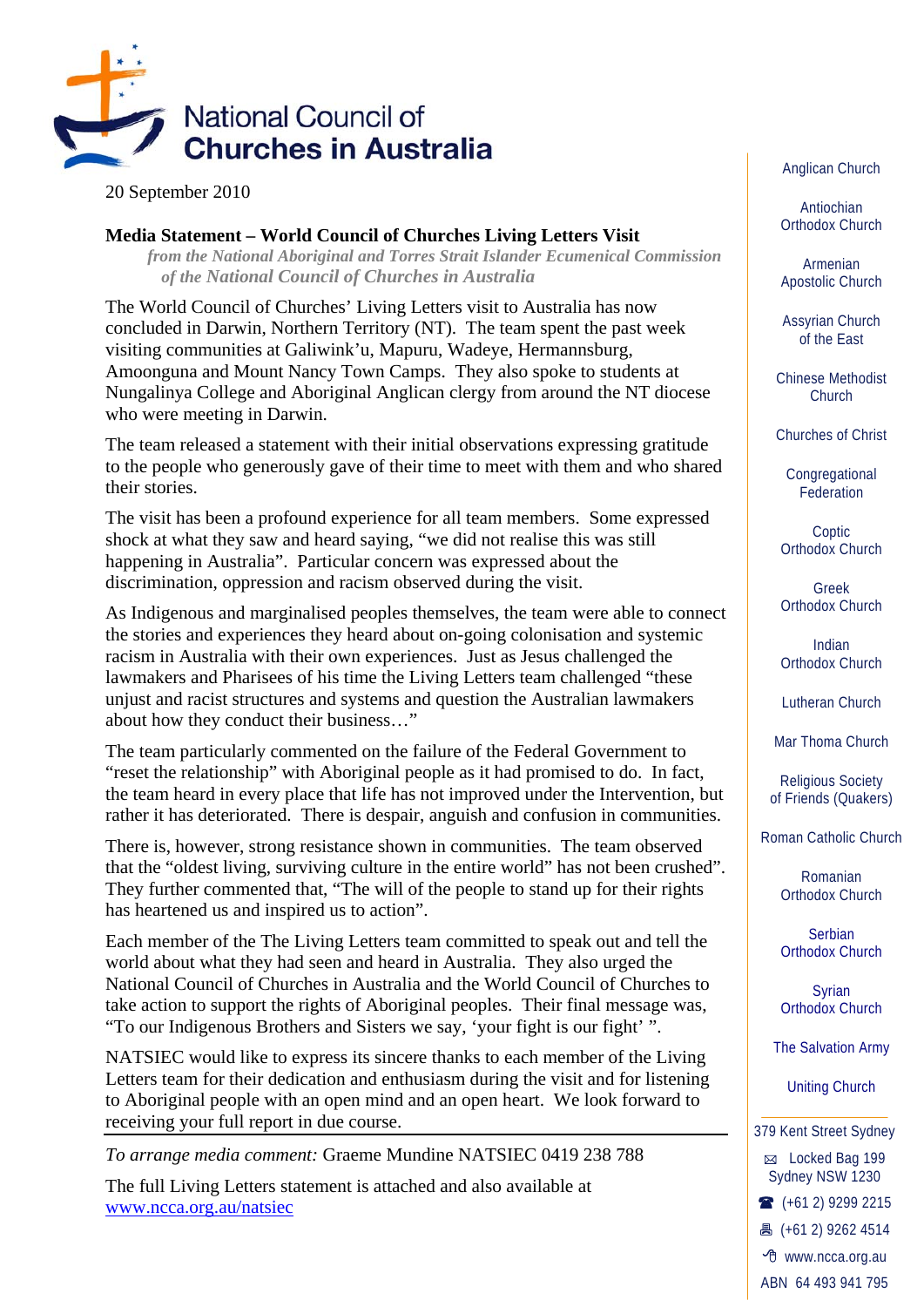## **World Council of Churches Living Letters Statement**

At the invitation of the National Council of Churches of Australia (NCCA) and the National Aboriginal and Torres Strait Islander Ecumenical Commission (NATSIEC) to the World Council of Churches (WCC) a team of Indigenous and non-Indigenous Christians have come as a Living Letter to the Aboriginal Peoples of the Northern Territory in Australia.

We come from around the world; from Bolivia, Egypt, The United States of America, The Philippines, Indonesia, Aotearoa/New Zealand and Australia and bring with us our own stories and experiences as Indigenous and marginalised peoples. We have come to hear the voices of Aboriginal Peoples and to bear witness to the injustices they face on a daily basis.

We thank our Aboriginal brothers and sisters for the very warm welcome we have received everywhere we have travelled. We have visited communities and peoples in Darwin, Galiwink'u, Mapuru, Wadeye, Hermannsburg, Amoonguna, Mount Nancy Town Camp, the Anglican Northern Territory future leaders and the students of Nungalinya College. We deeply appreciate the generosity people have shown us by inviting us into their homes and lives. Our only regret is that time and distance did not allow us to visit more communities.

We have gained valuable insights and have been profoundly moved by what we have heard. We are concerned to observe the discrimination, oppression and racism that Aboriginal Peoples experience on a daily basis. We are dismayed by the lack of consultation and negotiation from Governments of all levels as they make and implement policies and programs that have significant impacts on Aboriginal Peoples.

Many of us are shocked because we did not realise this is still happening in Australia. We have had insight into the "other" Australia. The one that is hidden away and not talked about honestly. Our shock was compounded by the fact that Australia is quick to condemn human rights abuses in other countries, and yet perpetuates them in its own backyard.

We too say "enough is enough!" As Christians we affirm that respect of the whole human person is important. We have heard of the injustices being perpetrated against Northern Territory communities and believe that they are not just against the Aboriginal Peoples of these places but they are being perpetrated against humanity and against the will of God.

The things we have heard about and seen this week remind us that colonisation is not something that happened two hundred years ago, it is ongoing. As Indigenous and marginalised peoples from other lands, we feel a connection to the struggle of the Aboriginal Peoples. We too experience colonisation and systemic racism in our own contexts.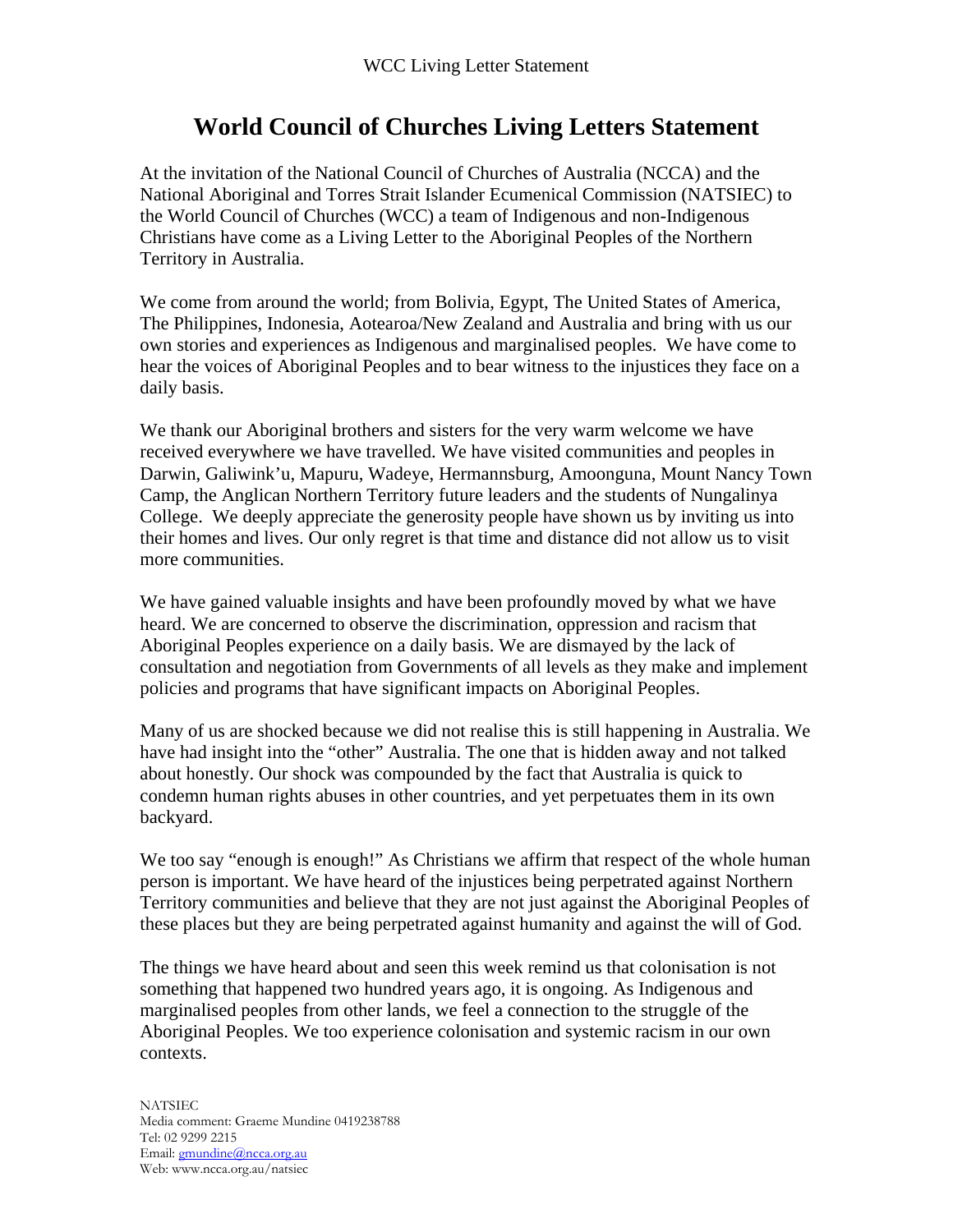We have heard about the Northern Territory Emergency Response, also known as the Intervention which was initiated by the Howard Government ostensibly to address child abuse.

We have heard the Intervention has taken control of the lives of Aboriginal Peoples through such measures as compulsory income management and compulsory acquisition of leases over Aboriginal land.

We have heard that it was necessary to suspend aspects of the Racial Discrimination Act in order to implement these measures.

We have heard of the people's confusion and despair at these extreme measures and their hope for change with the change of Government in 2007. Despite this hope, the Labor government has continued the Intervention which remains a blight on Australia's reputation.

We challenge these unjust and racist structures and systems and question the Australian lawmakers about how they conduct their business just as Jesus questioned the Pharisees and lawmakers of his time.

The Intervention has been a failure because the Government has not listened to Aboriginal voices and has not negotiated or properly consulted about any aspect of these policies. The Government used armed forces to implement the Intervention. People continue to be forced from their homelands and outstations. People are being treated like criminals without just cause.

The Government and the media continue to paint a picture of Aboriginal dysfunction and yet refuse to look in the mirror at the devastating effect that their own cultural practices have on Aboriginal communities.

We say to the current Government you have had three years to "reset the relationship" with Aboriginal Peoples", yet you have failed to do so. In fact we have heard in every place we visited that life has not improved under the Intervention, it has in fact deteriorated. We have heard of despair, anguish and confusion throughout the Intervention years and the dismantling of communities.

We have also heard and seen the strength of resistance. "The oldest living, surviving culture in all the world" has not been crushed. The will of the people to stand up for their rights has heartened us and inspired us to action. We feel a great responsibility to ensure that the time and stories that was generously shared with us will produce positive outcomes and that their voices will not go unheeded.

To our Indigenous brothers and sisters we say; "You do not stand alone". We will endeavour to support and encourage your resistance against injustice. We affirm your right to self- determination. We affirm your right to live in your own Traditional Lands